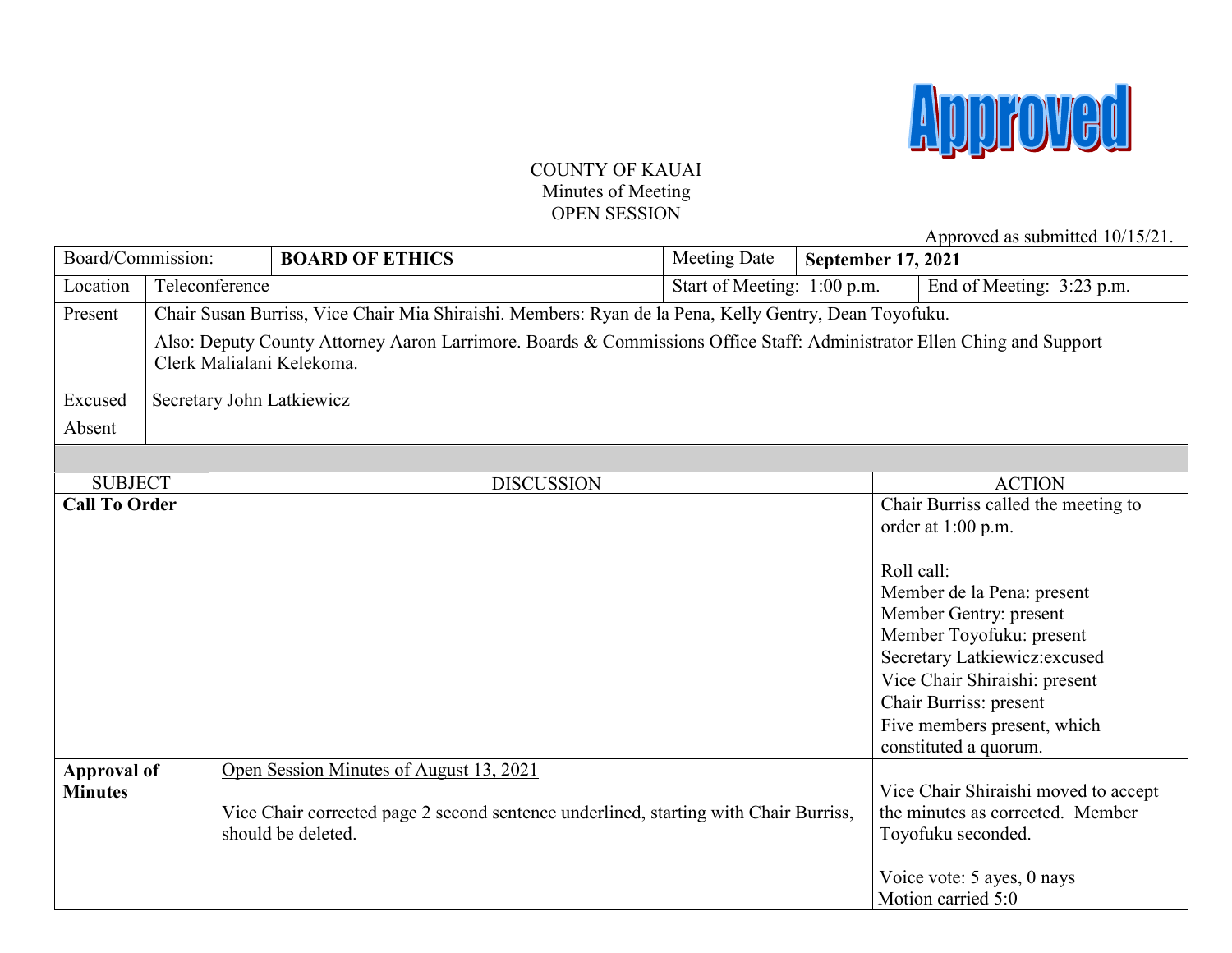Board of Ethics Page 2 Open Session September 17, 2021

| <b>SUBJECT</b>                                | <b>DISCUSSION</b>                                                                                                                                                                                                                                                                                                                                                                                                                                                                                                                                                                                                                                                                                                                                                                                                                                                                                                                                                                                                                                                                                                                                                             | <b>ACTION</b> |
|-----------------------------------------------|-------------------------------------------------------------------------------------------------------------------------------------------------------------------------------------------------------------------------------------------------------------------------------------------------------------------------------------------------------------------------------------------------------------------------------------------------------------------------------------------------------------------------------------------------------------------------------------------------------------------------------------------------------------------------------------------------------------------------------------------------------------------------------------------------------------------------------------------------------------------------------------------------------------------------------------------------------------------------------------------------------------------------------------------------------------------------------------------------------------------------------------------------------------------------------|---------------|
| <b>Public Testimony</b>                       | None                                                                                                                                                                                                                                                                                                                                                                                                                                                                                                                                                                                                                                                                                                                                                                                                                                                                                                                                                                                                                                                                                                                                                                          |               |
| Communication                                 | None                                                                                                                                                                                                                                                                                                                                                                                                                                                                                                                                                                                                                                                                                                                                                                                                                                                                                                                                                                                                                                                                                                                                                                          |               |
| <b>Request for</b><br><b>Advisory Opinion</b> | None                                                                                                                                                                                                                                                                                                                                                                                                                                                                                                                                                                                                                                                                                                                                                                                                                                                                                                                                                                                                                                                                                                                                                                          |               |
| <b>Business</b>                               | BOE 2021-28 Review letter sent to Councilmember Cowden re: RAO 2021-03 dated<br>August 26, 2021.                                                                                                                                                                                                                                                                                                                                                                                                                                                                                                                                                                                                                                                                                                                                                                                                                                                                                                                                                                                                                                                                              | No action     |
| <b>Disclosures</b>                            | None                                                                                                                                                                                                                                                                                                                                                                                                                                                                                                                                                                                                                                                                                                                                                                                                                                                                                                                                                                                                                                                                                                                                                                          |               |
| <b>Executive Session</b>                      | ES-017 Pursuant to Hawai'i Revised Statutes $\S 92-4$ , $\S 92-5(a)(4)$ , $\S 92-9(a)(1-4)$ and (b),<br>the purpose of this Executive Session is for the Board to approve or amend the Executive<br>Session Minutes of August 13, 2021, and to consult with its attorney on issues pertaining<br>to the Board's powers, duties, privileges, immunities, and /or liabilities as they may<br>relate to this item.<br>ES-004 BOE 2021-08 Pursuant to Hawai'i Revised Statutes §92-4 and §92-5 (a) and (2)<br>and (4), the purpose of this Executive Session is for the Board to discuss a notarized<br>formal complaint received February 8, 2021, charging that an employee or officer of the<br>County has breached the Code of Ethics as set forth in the Kaua'i County Charter section<br>20.02 B, 20.02 E and 20.02 F.<br>No officer or employee of the county shall:<br>B. Disclose information which, by law or practice, is not available to the public and<br>which the officer or employee acquires in the course of the officer or employee's<br>official duties or use such information for the officer or employee's personal gain or<br>for the benefit of anyone. |               |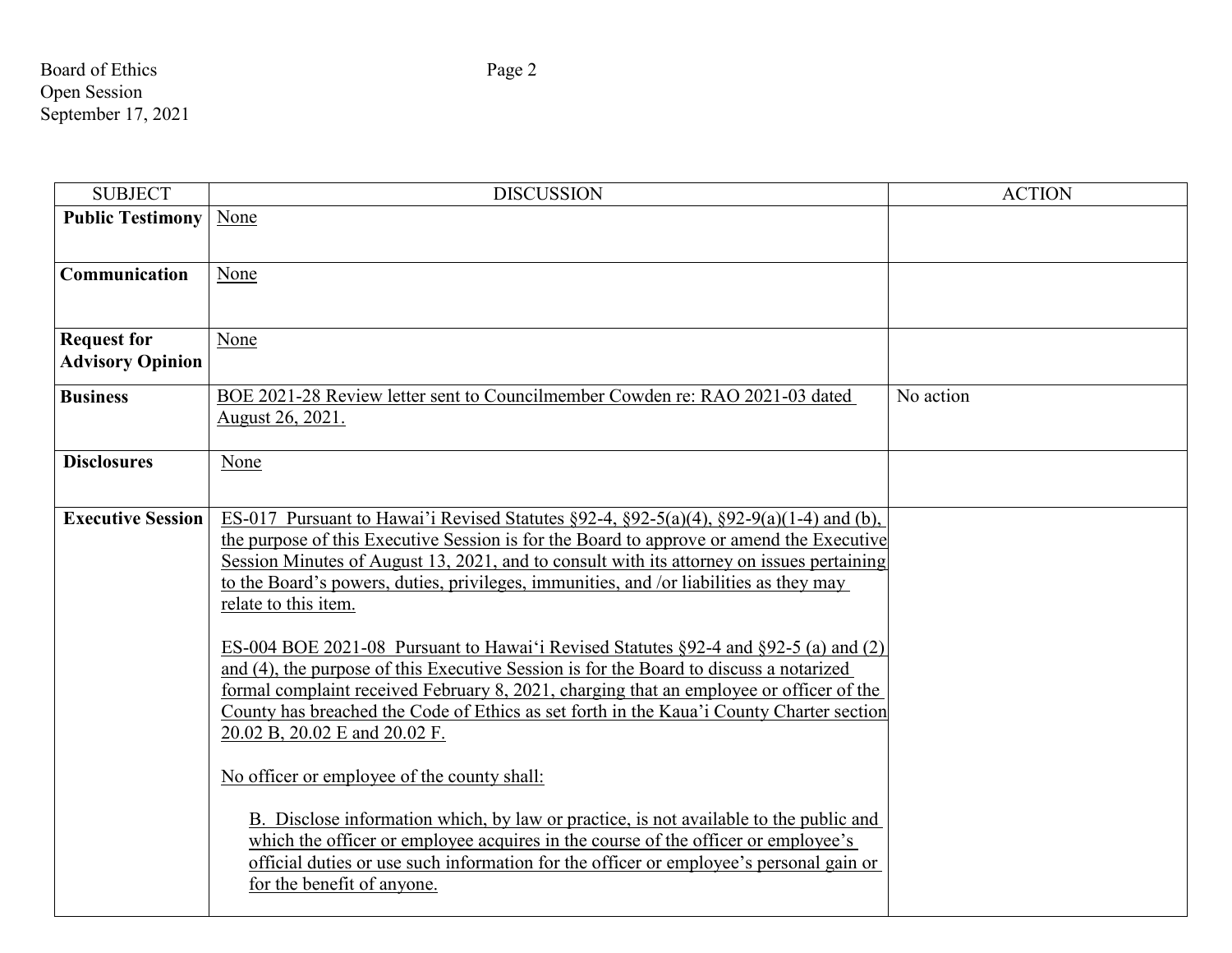## Board of Ethics Page 3 Open Session September 17, 2021

| <b>SUBJECT</b> | <b>DISCUSSION</b>                                                                                                                                                              | <b>ACTION</b>                     |
|----------------|--------------------------------------------------------------------------------------------------------------------------------------------------------------------------------|-----------------------------------|
|                | E. Use the officer or employee's official position to secure a special benefit,                                                                                                |                                   |
|                | privilege, or exemption for the officer or employee or others.                                                                                                                 |                                   |
|                | F. Use county property for other than public activity or purpose.                                                                                                              |                                   |
|                |                                                                                                                                                                                |                                   |
|                | ES-012 BOE 2021-22 Pursuant to Hawai'i Revised Statutes §92-4 and §92-5 (a) and (2)                                                                                            |                                   |
|                | and (4), the purpose of this Executive Session is for the Board to discuss a notarized                                                                                         |                                   |
|                | formal complaint received July 29, 2021, charging that an employee or officer of the                                                                                           |                                   |
|                | County has breached the Code of Ethics as set forth in the Kaua'i County Charter section                                                                                       |                                   |
|                | 20.02 E, Standards of Conduct.                                                                                                                                                 |                                   |
|                | ES-013 BOE 2021-23 Pursuant to Hawai'i Revised Statutes $\S$ 92-4 and $\S$ 92-5 (a) and (2)                                                                                    |                                   |
|                | and (4), the purpose of this Executive Session is for the Board to discuss a notarized                                                                                         |                                   |
|                | formal complaint received July 29, 2021, charging that an employee or officer of the                                                                                           |                                   |
|                | County has breached the Code of Ethics as set forth in the Kaua'i County Charter section                                                                                       |                                   |
|                | 20.02 E, Standards of Conduct.                                                                                                                                                 |                                   |
|                | ES-014 BOE 2021-24 Pursuant to Hawai'i Revised Statutes §92-4 and §92-5 (a) and (2)                                                                                            |                                   |
|                | and (4), the purpose of this Executive Session is for the Board to discuss a notarized                                                                                         |                                   |
|                | formal complaint received July 29, 2021, charging that an employee or officer of the                                                                                           |                                   |
|                | County has breached the Code of Ethics as set forth in the Kaua'i County Charter section                                                                                       |                                   |
|                | 20.02 E, Standards of Conduct.                                                                                                                                                 |                                   |
|                |                                                                                                                                                                                |                                   |
|                | ES-015 BOE 2021-25 Pursuant to Hawai'i Revised Statutes §92-4 and §92-5 (a) and (2)                                                                                            |                                   |
|                | and (4), the purpose of this Executive Session is for the Board to discuss a notarized<br>formal complaint received July 30, 2021, charging that an employee or officer of the |                                   |
|                | County has breached the Code of Ethics as set forth in the Kaua'i County Charter section                                                                                       |                                   |
|                | 20.02 E, Standards of Conduct.                                                                                                                                                 |                                   |
|                |                                                                                                                                                                                | Member de la Pena moved to move   |
|                | ES-016 BOE 2021-26 Pursuant to Hawai'i Revised Statutes §92-4 and §92-5 (a) and (2)                                                                                            | to Executive Session at 1:08 p.m. |
|                | and (4), the purpose of this Executive Session is for the Board to discuss a notarized                                                                                         | Member Toyofuku seconded.         |
|                | formal complaint received August 3, 2021, charging that an employee or officer of the                                                                                          |                                   |
|                | County has breached the Code of Ethics as set forth in the Kaua'i County Charter section                                                                                       | Voice Vote: 5 ayes, 0 nays.       |
|                | 20.02 E, Standards of Conduct.                                                                                                                                                 | Motion carried 5:0                |
|                |                                                                                                                                                                                |                                   |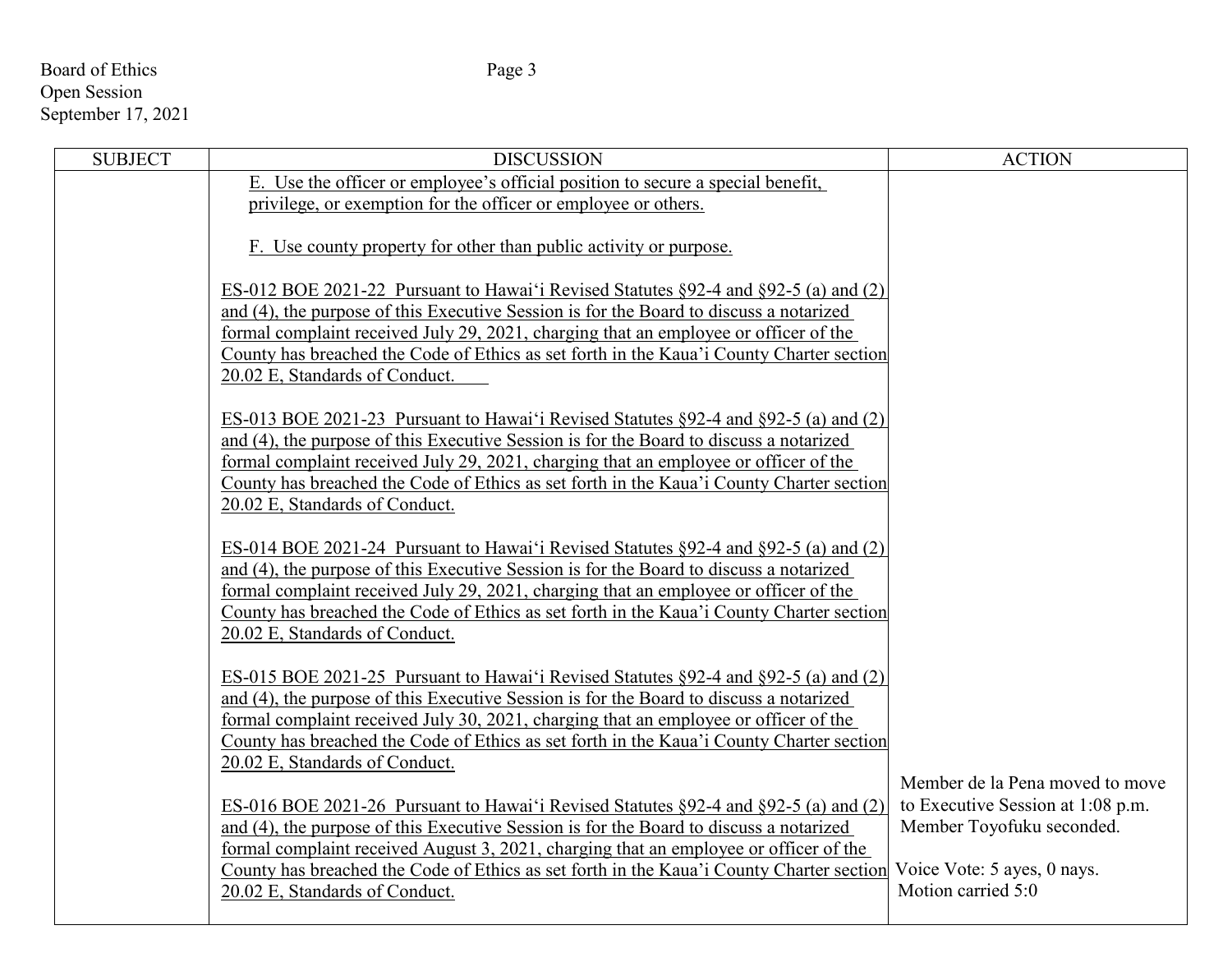Board of Ethics Page 4 Open Session September 17, 2021

F

| <b>SUBJECT</b>        | <b>DISCUSSION</b>                                   | <b>ACTION</b>                   |
|-----------------------|-----------------------------------------------------|---------------------------------|
| <b>Return to Open</b> |                                                     | The Board resumed in Open       |
| <b>Session</b>        |                                                     | Session at 3:20 p.m.            |
|                       |                                                     |                                 |
|                       |                                                     | Roll call:                      |
|                       |                                                     | Member de la Pena: present      |
|                       |                                                     | Member Gentry: present          |
|                       |                                                     | Member Toyofuku: present        |
|                       |                                                     | Secretary Latkiewicz: excused   |
|                       |                                                     | Vice Chair Shiraishi: present   |
|                       |                                                     | Chair Burriss: present          |
|                       |                                                     | Five members present, which     |
|                       |                                                     | constituted a quorum.           |
|                       | Ratify on Board actions taken in Executive Session. | Member de la Pena moved to      |
|                       |                                                     | ratify the actions taken by the |
|                       |                                                     | Board in Executive Session on   |
|                       |                                                     | ES-017. Member Toyofuku         |
|                       |                                                     | seconded.                       |
|                       |                                                     |                                 |
|                       |                                                     | Voice Vote: 5 ayes, 0 nays.     |
|                       |                                                     | Motion carried 5:0              |
|                       |                                                     |                                 |
|                       |                                                     | Member de la Pena moved to      |
|                       |                                                     | ratify the actions taken by the |
|                       |                                                     | Board in Executive Session on   |
|                       |                                                     | the ES-012 through ES-016       |
|                       |                                                     | inclusive. Member Toyofuku      |
|                       |                                                     | seconded.                       |
|                       |                                                     |                                 |
|                       |                                                     | Voice Vote: 4 ayes, 1           |
|                       |                                                     | abstention, 0 nays.             |
|                       |                                                     | Motion carried 5:0              |
| <b>Announcements</b>  | Next Meeting: Friday, October 15, 2021 at 1:00pm    |                                 |
|                       |                                                     |                                 |
|                       |                                                     |                                 |